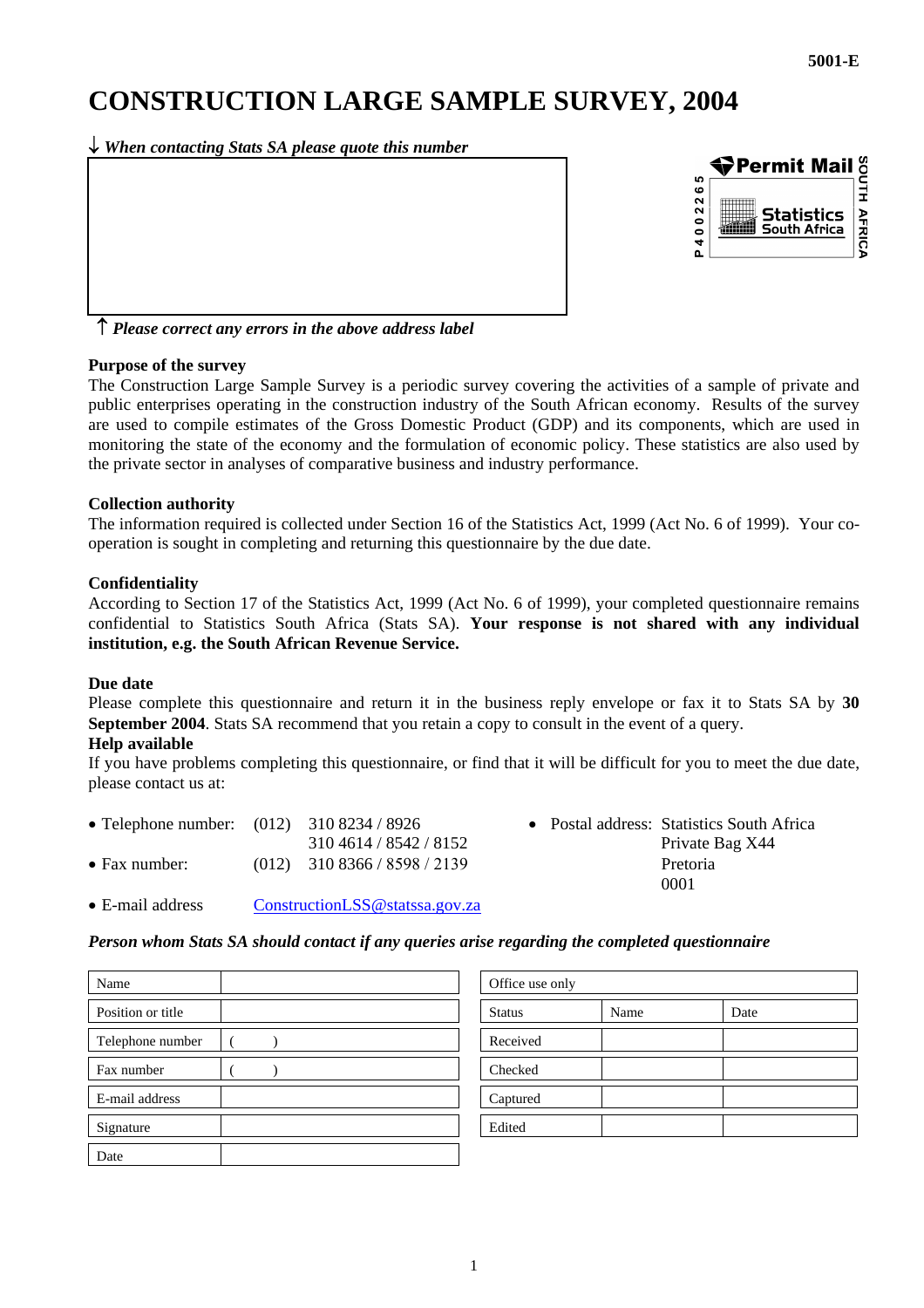# *Please note*

- All figures should exclude value added tax (VAT)
- Report all monetary values in **thousands of rands** (R '000). Where the values in your accounts are not expressed in thousands of rands, round them off to the nearest thousand rand
- Only the South African-based activities of the enterprise shown on the label should be included on the questionnaire
- An enterprise is a legal unit or a combination of legal units that includes and directly controls all functions necessary to carry out its production activities
- **Part 1 General information**
- If exact figures are not available, provide careful estimates
- The items listed under '**Include'** and '**Exclude'** are only examples and should not be taken as a complete list of items to be included or excluded
- Information reported in this questionnaire should comply with South African accounting standards
- The information provided by you will be treated confidentially. Enterprises are classified by industry and only aggregated data are published

#### **1. Indicate your type of ownership or type of organisation**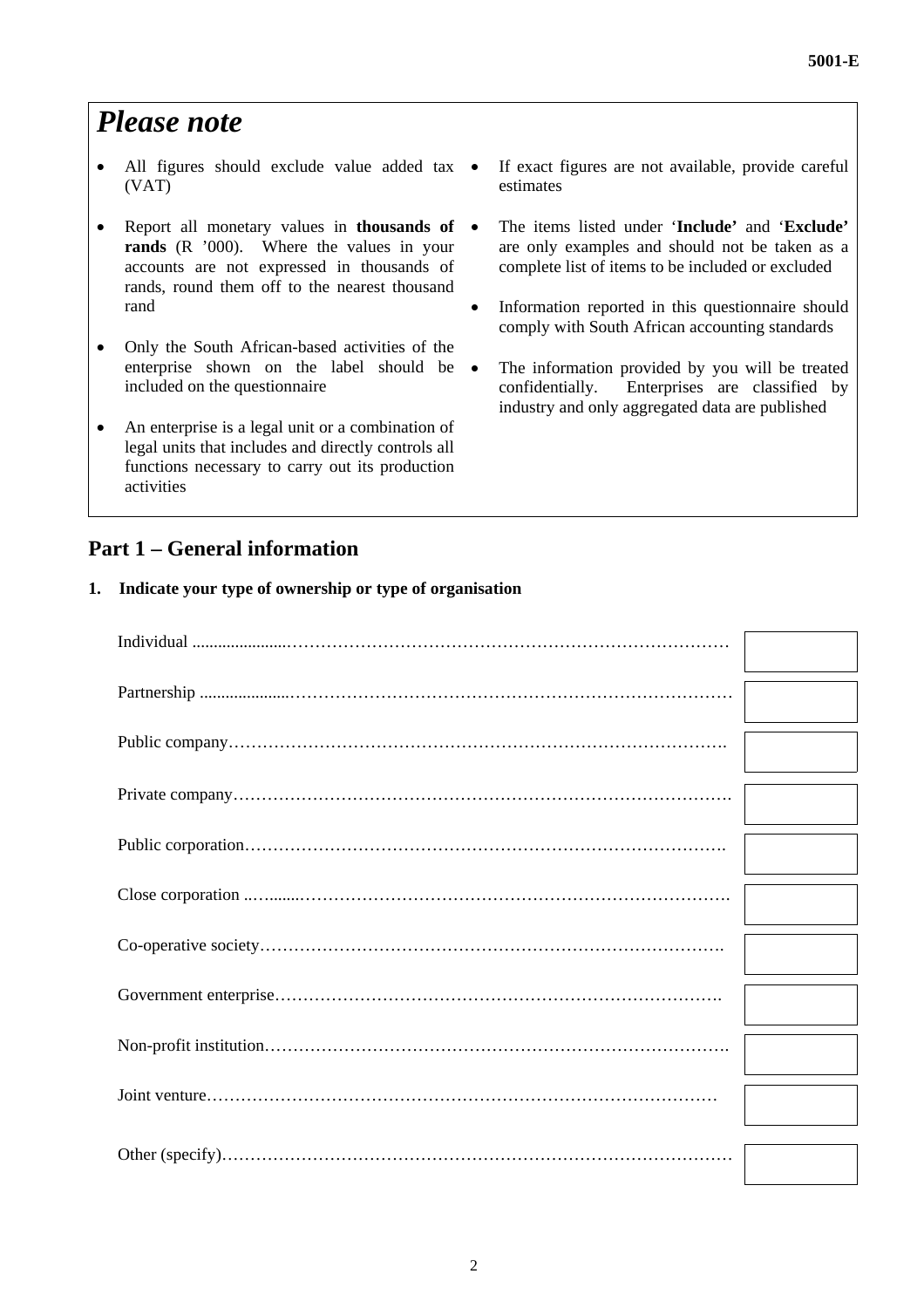#### **2. Period covered by this questionnaire**

| <b>Note</b><br>This questionnaire must be completed for your financial year <b>ended</b> on any date between 1 July 2003<br>and 30 June 2004 |      |    |
|----------------------------------------------------------------------------------------------------------------------------------------------|------|----|
| Indicate the period covered by this questionnaire                                                                                            | From | To |
| this<br>changes in<br>Indicate<br>any<br>enterprise that occurred since 1 July<br>2003, e.g. change of financial year,                       |      |    |
| takeover, merger, new location,<br>expansion or closure                                                                                      |      |    |

#### **3. Indicate the main kind of activity carried out by this enterprise (tick one box only)**

|--|--|

#### *Include*

- Demolishing or wrecking of buildings and other structures
- Preparation of building sites blasting operations, test drilling, landfilling, levelling, earth moving and excavations
- Other developments and preparations of mineral properties and sites (excluding oil and gas)
- Other site preparation (specify) ……………………………………………….
- …………………………………………………………………………………

**Construction of single and double-storey buildings** ..................................................................

# *Include*

• Construction (building, alterations and additions) of single and double-storey family housing such as houses, flats and duplexes

**Construction of other buildings** .....................................................................................................

# *Include*

• Construction (building, alterations and additions) of more than three storeys, office blocks, shopping complexes, schools, hospitals, factory and other industrial buildings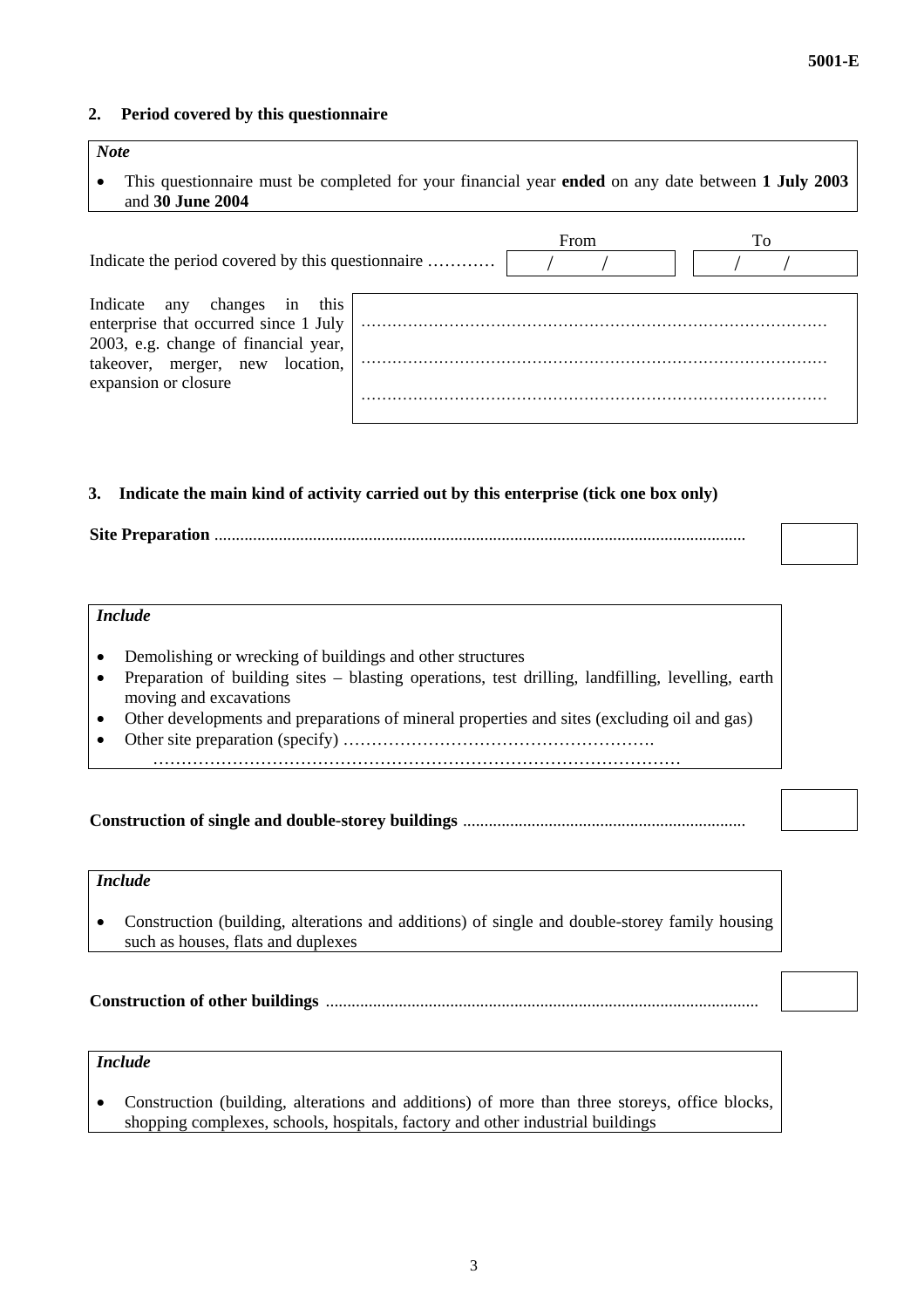#### **Construction of civil engineering structures** .................................................................................

#### *Include*

- The building, alteration and repair of
	- overland transport (highways, streets, bridges, tunnels and railways)
	- airports, airfields and landing-strips
	- harbours
	- dams, reservoirs, pipelines for water, irrigation systems, water cooling towers and sewerage systems
	- bins, bunkers and silos
	- mine headgear and factory chimneys
	- heavy structures
	- sport complexes
	- power lines (electricity mains, excluding electrical contracting and other building installation)
	- installation and erection of fuel tanks
	- other civil engineering works (specify)...............................................................................

#### **Construction of other structures** ............................................................................................

# *Include*

- Swimming pools and tennis courts
- Erection of fences (all types, including concrete walls)
- Carports and lapas
- Laying paving
- Erection of and dismantling of scaffolding and cranes used in construction
- Well drilling for water
- Other (specify).....................................................................................................................
- ............................................................................................................................................

#### **Construction by specialist trade contractors** ................................................................................

#### *Include*

- Pile driving
- Foundation work
- Bricklaying and stone setting
- Concrete work
- Carcassing
- Plastering
- Roof covering
- Erection of steel structures e.g. steel towers and chimneys
- Other (specify).....................................................................................................................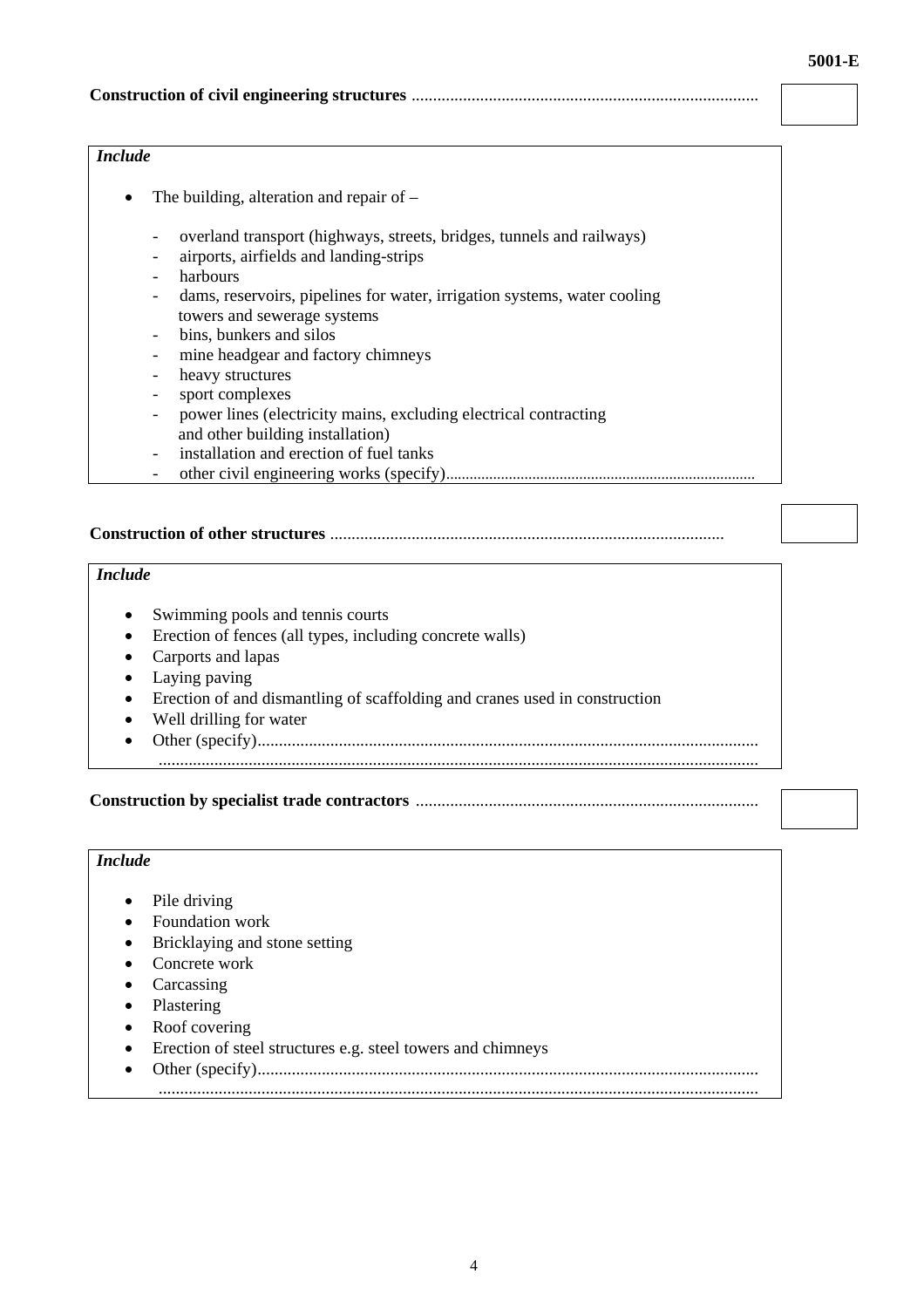## **Plumbing** ................................................................................................................................

#### *Include*

• Laying of sewerage pipes, the installation of water pipes, wash basins, baths, water heating systems, solar heating systems, sprinkler systems and gutters and sheet metal work in all structures

**Electrical contracting** ............................................................................................................

# *Include*

• Installation of electrical wiring and lightning in buildings and other structures

#### *Exclude*

• Erection of electric power lines (electricity mains)

**Shopfitting** ..............................................................................................................................

# *Include*

• Building, assembly and/or installation of equipment such as counters, shelves, cupboards and shop fronts on the premises of the client

**Other building installation** ...................................................................................................

#### *Include*

- Heating and air-conditioning systems
- Antennas and alarm systems
- Elevators and escalators
- Illumination and signalling systems for roads, railways, airports and harbours
- Manufacturing equipment, electric power and transformer equipment, telecommunication and radar equipment
- Commercial refrigeration work
- Insulation work (water, heat, sound)
- Other (specify)……………………………………………………………….…….

**Painting and decorating** .......................................................................................................

………………………………………………………………..........................…….

## *Include*

- Painting and decorating
- Wallpapering
- Industrial spray-painting, sandblasting and anti-rust treatment of steel structures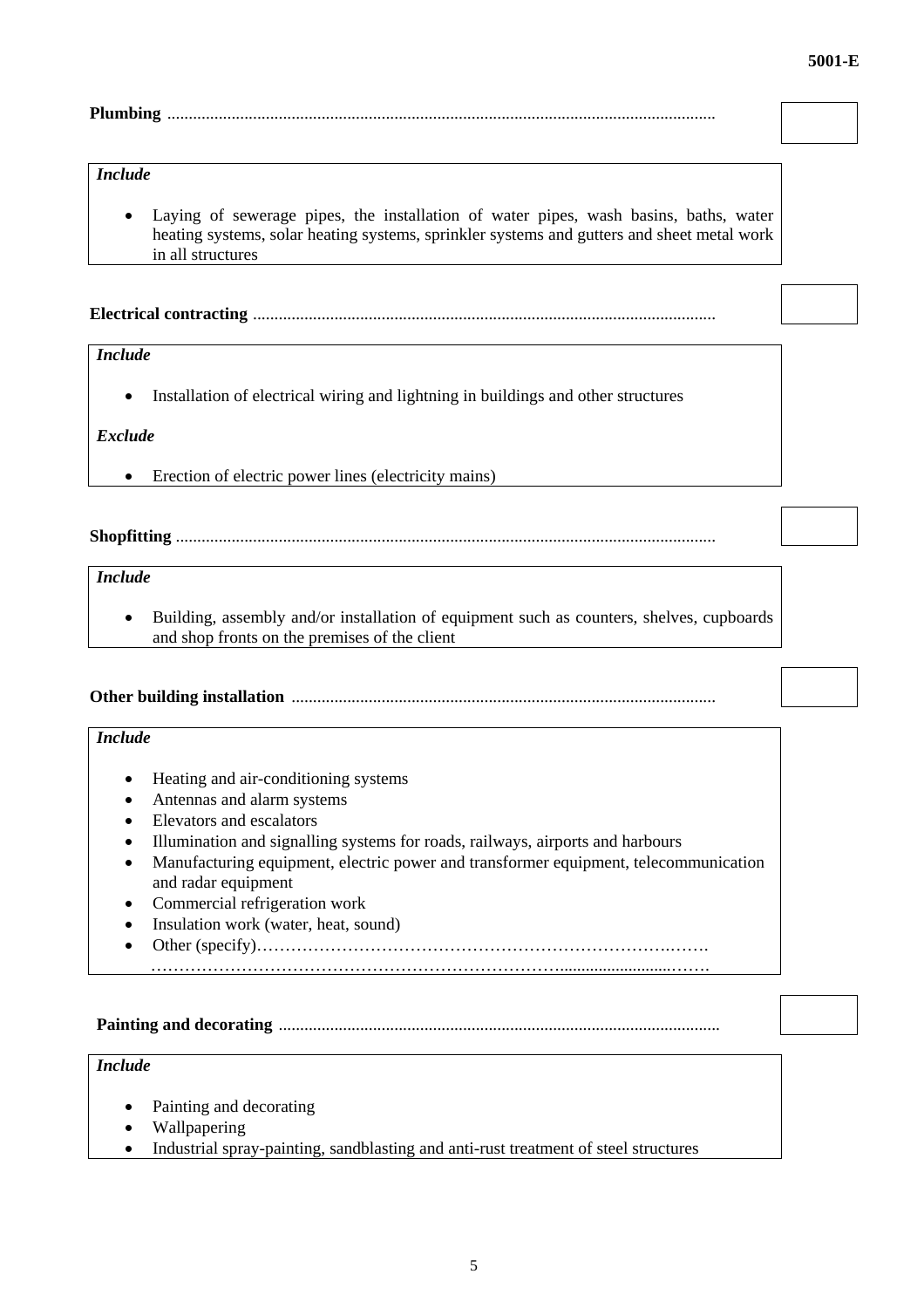#### **Other building completion** ...................................................................................................

#### *Include*

- Glazing
- Floor and wall tiling
- Carpet laying
- Floor sanding
- Finish carpentry
- Accoustical work
- Cleaning of the exterior of buildings (excluding windows)
- Other (specify).…………………………………………………………………….

# **Renting of equipment** ............................................................................................................

……………………………………………………………….................……………

# *Include*

• Renting of construction, demolition of machinery and equipment (including mobile cranes) with drivers/operators

**Other activities** ......................................................................................................................

Describe the main activity of your enterprise if not specified above

………………………………………………………………………………………...……… …………………………………………………………………………………………………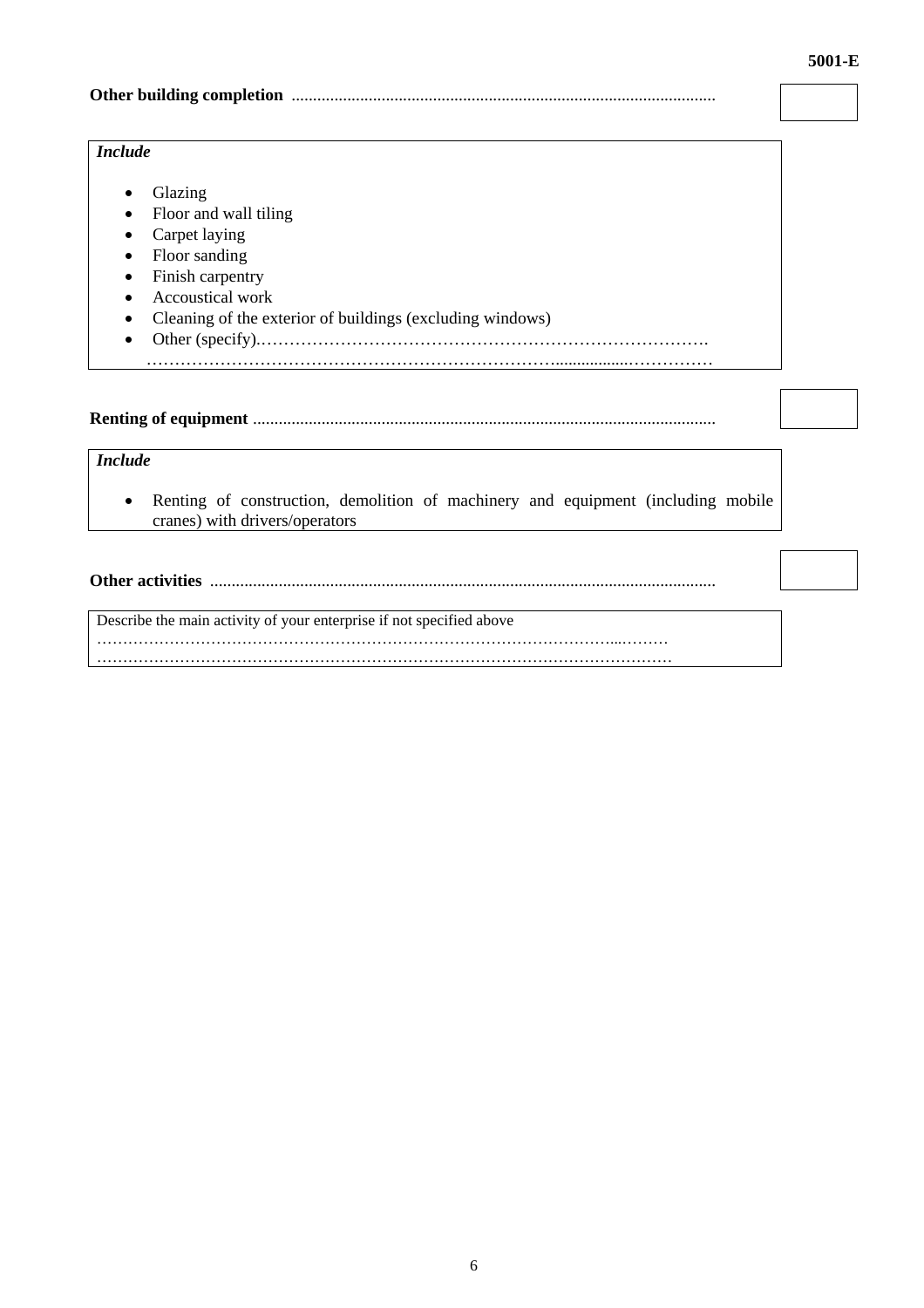# **Part 2 – Employment**

#### *Definitions*

- **Employees** are those people employed by the business/organisation who received payment (in salaries, wages, commission, piece rates or payments in kind) for any part of the reference period (excluding independent contractors)
- **Full-time employees** are those employees (permanent, temporary or casual) who usually work the agreed hours for a full-time employee in a specific occupation. If agreed hours do not apply, employees are regarded as full-time employees if they work 35 hours or more per week
- **Part-time employees** are those employees (permanent, temporary or casual) who are not full-time employees as defined above or who normally work less than 35 hours per week

#### *Include* Exclude **Exclude Exclude Exclude**

- Directors (who received a salary, who did not receive a salary, who received a fee)
- Executive, managerial, casual and any other employee who received payment but who are not included on the main payroll
- Employees who were absent for part or all of the reference period but who received payment through the payroll, including those who commenced or terminated employment
- Employees absent on paid leave or on leave without payment
- People paid by commission only, with no salary or wage component
- Employees who received payment through the payroll from the Compensation Commissioner's Compensation Fund
- Employees based abroad but paid from South Africa

- Subcontractors and consultants who are selfemployed
- Any employees **not** paid during the reference period
- Employees based in South Africa but paid from abroad

#### **4. Number of employees who received salaries and wages for the last pay period ended on or before 30 June 2003**

| Gender | Full Time | Part Time | Total |
|--------|-----------|-----------|-------|
| Male   |           |           |       |
| Female |           |           |       |
| Total  |           |           |       |

# **Part 3 – Income items**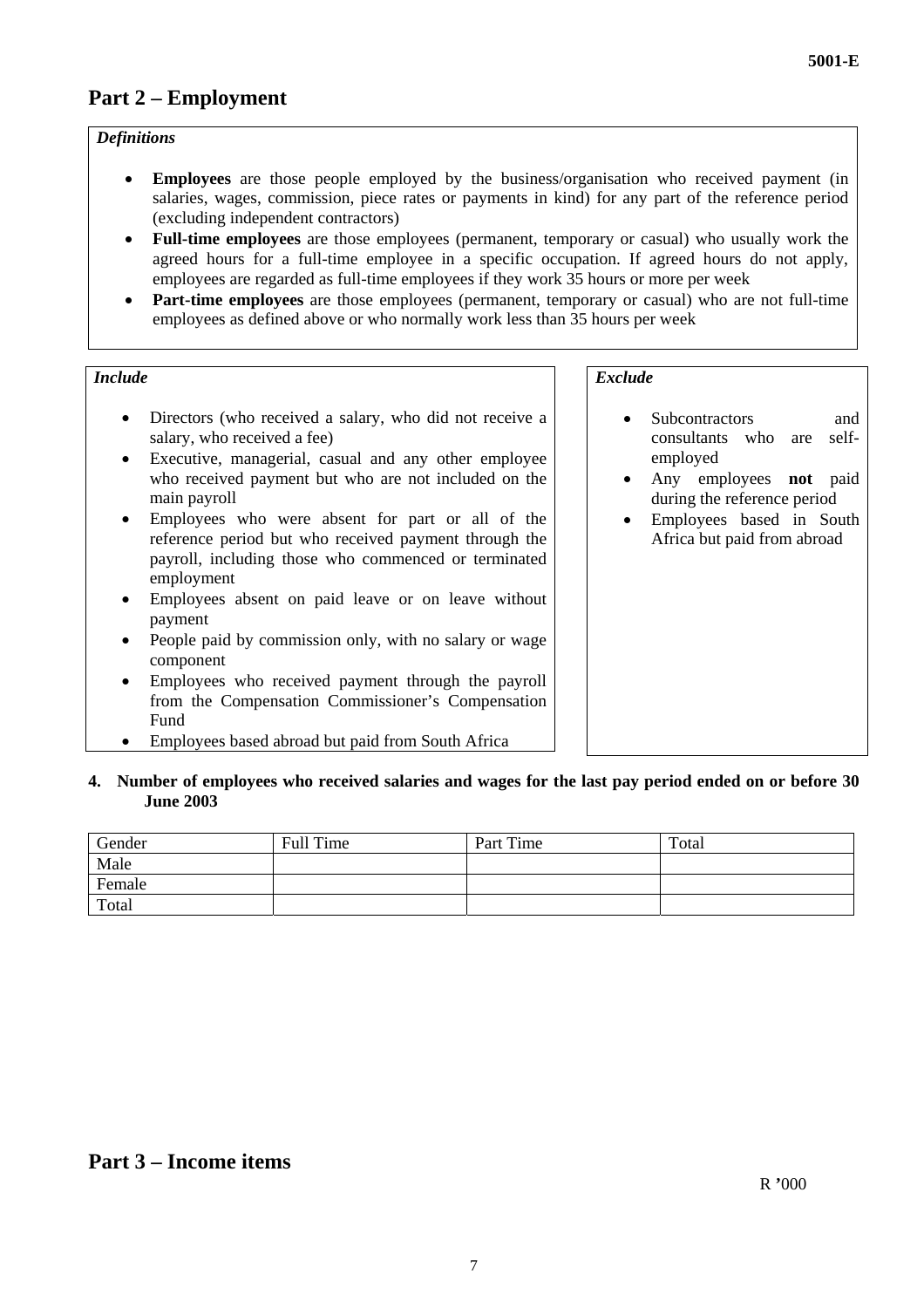| Value of work invoiced out as principal contractor paid directly by the client<br>5.                                                           |        |
|------------------------------------------------------------------------------------------------------------------------------------------------|--------|
|                                                                                                                                                |        |
| <b>Include</b>                                                                                                                                 |        |
|                                                                                                                                                |        |
| Work contracted out to and done by subcontractors<br>Share in joint venture projects                                                           |        |
|                                                                                                                                                | R'000  |
| Value of work invoiced out as subcontractor and paid by the principal contractor<br>6.                                                         |        |
|                                                                                                                                                | R'000  |
| 7.                                                                                                                                             |        |
| <b>Include</b>                                                                                                                                 |        |
| Progress payments received or due and amounts credited in respect of work done<br>$\bullet$<br>during the period covered by this questionnaire |        |
|                                                                                                                                                | R'000  |
|                                                                                                                                                |        |
| Sales and transfers-out of buildings (entirely or partially completed)<br>8.                                                                   |        |
| <b>Include</b>                                                                                                                                 |        |
| Sales of buildings, which were not capitalised                                                                                                 |        |
|                                                                                                                                                | R'000  |
| 9.                                                                                                                                             |        |
| <b>Include</b>                                                                                                                                 |        |
| Sales and transfer-out of materials from demolished buildings/constructions                                                                    |        |
|                                                                                                                                                | R '000 |
|                                                                                                                                                |        |
|                                                                                                                                                |        |
| <b>Include</b>                                                                                                                                 |        |
| Sales and transfers-out of machinery, equipment, land and unused new materials<br>$\bullet$                                                    |        |

**11. Income from rent, leasing and hiring** ..........................................................................

8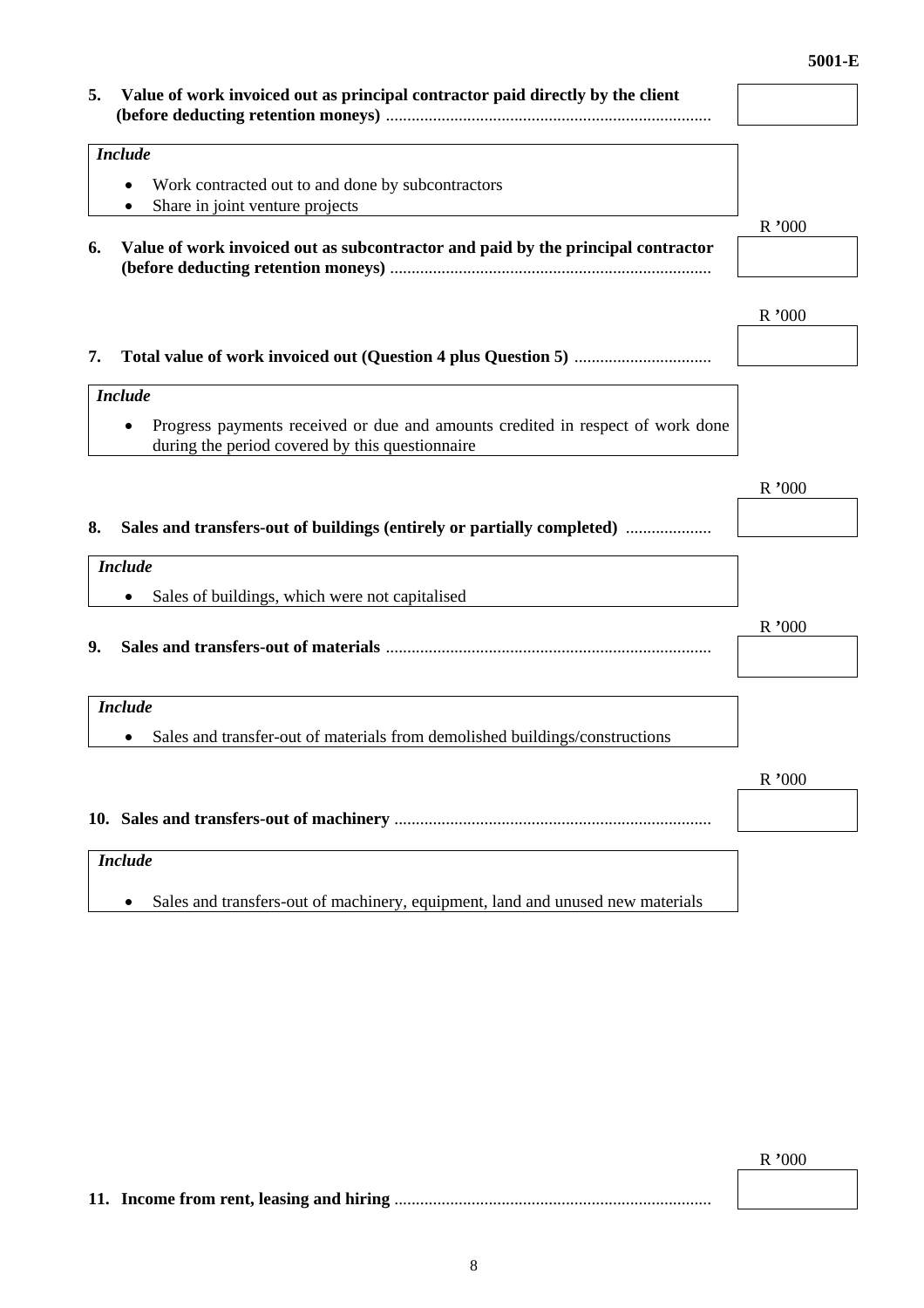| <b>Include</b>                                                                                                                                                                                                                                                                                                                                              | <b>Exclude</b>                                                                                                           |       |
|-------------------------------------------------------------------------------------------------------------------------------------------------------------------------------------------------------------------------------------------------------------------------------------------------------------------------------------------------------------|--------------------------------------------------------------------------------------------------------------------------|-------|
| Operating leases;<br>Land;<br>Buildings and other structures;<br>Plant, machinery and equipment;<br>and<br>Motor vehicles and other transport<br>equipment                                                                                                                                                                                                  | finance<br>Income<br>from<br>leases<br>(include in Question 11)<br>Payments received under hire<br>purchase arrangements |       |
|                                                                                                                                                                                                                                                                                                                                                             |                                                                                                                          | R'000 |
|                                                                                                                                                                                                                                                                                                                                                             |                                                                                                                          |       |
| <b>Include</b>                                                                                                                                                                                                                                                                                                                                              | <b>Exclude</b>                                                                                                           |       |
| Interest on loans and advances<br>$\bullet$<br>made to related and<br>unrelated<br>enterprises<br>Interest on finance leases<br>$\bullet$<br>Earnings on discounted bills<br>$\bullet$<br>Interest from deposits in banks and<br>other financial institutions<br>Interest on decentralisation benefits<br>Interest on debentures<br>Interest on derivatives | Capital repayments received                                                                                              |       |
|                                                                                                                                                                                                                                                                                                                                                             |                                                                                                                          | R'000 |
|                                                                                                                                                                                                                                                                                                                                                             |                                                                                                                          |       |
|                                                                                                                                                                                                                                                                                                                                                             |                                                                                                                          | R'000 |
| 14. Royalties, franchise fees, copyright, trade names, trade and patent rights received                                                                                                                                                                                                                                                                     |                                                                                                                          |       |
|                                                                                                                                                                                                                                                                                                                                                             |                                                                                                                          |       |
| <b>Include</b><br>Payments received under licensing arrangements                                                                                                                                                                                                                                                                                            |                                                                                                                          |       |
|                                                                                                                                                                                                                                                                                                                                                             |                                                                                                                          | R'000 |
|                                                                                                                                                                                                                                                                                                                                                             |                                                                                                                          |       |

**16. Other income** .................................................................................................................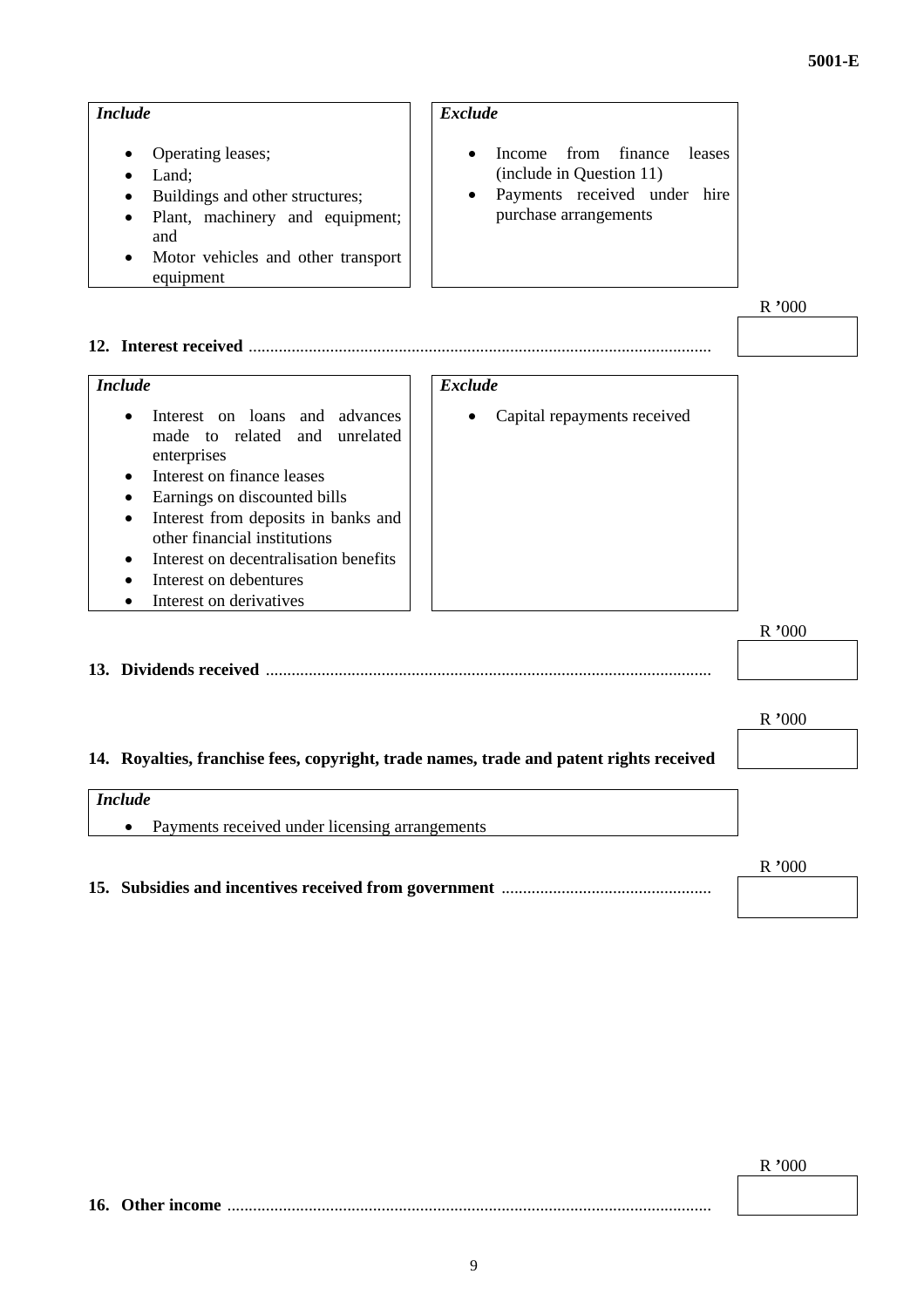| <b>Include</b>                                                                                                                                                                                                                                                                                                                                                                                                                                                                                                                         | <b>Exclude</b>                                                                                                                                |       |
|----------------------------------------------------------------------------------------------------------------------------------------------------------------------------------------------------------------------------------------------------------------------------------------------------------------------------------------------------------------------------------------------------------------------------------------------------------------------------------------------------------------------------------------|-----------------------------------------------------------------------------------------------------------------------------------------------|-------|
| Profit from the redemption, liqui-<br>$\bullet$<br>dation or revaluation of liabilities,<br>at a value lower than book value, if<br>credited, e.g. foreign exchange<br>profits<br>Profit from the sale or realisation<br>for cash or revaluation of assets at a<br>value higher than book value, if<br>credited<br>Net profit on foreign loans as a<br>result of variations in foreign<br>exchange rates or transactions<br>Net profit on share trading<br>Commission, administrative charges<br>Bad debts recovered<br>Capital profit | Extraordinary profit or loss, i.e.<br>$\bullet$<br>not associated with the operations<br>of this enterprise and of a non-<br>recurring nature |       |
|                                                                                                                                                                                                                                                                                                                                                                                                                                                                                                                                        |                                                                                                                                               | R'000 |
| <b>Part 4 – Inventory items</b>                                                                                                                                                                                                                                                                                                                                                                                                                                                                                                        |                                                                                                                                               | R'000 |
| 18. Opening value of materials, fuel and consumable and maintenance stores                                                                                                                                                                                                                                                                                                                                                                                                                                                             |                                                                                                                                               |       |
|                                                                                                                                                                                                                                                                                                                                                                                                                                                                                                                                        |                                                                                                                                               | R'000 |
|                                                                                                                                                                                                                                                                                                                                                                                                                                                                                                                                        |                                                                                                                                               |       |

| <i>Include</i>                                            |       |
|-----------------------------------------------------------|-------|
| Work in progress (Partially completed)<br>$\bullet$       |       |
| Completed buildings (self-erected or bought)<br>$\bullet$ |       |
| Land (not capitalised)                                    |       |
|                                                           | R'000 |
|                                                           |       |
|                                                           |       |
|                                                           | R'000 |

**21. Closing values of materials, fuel and consumable and maintenance stores** ............

| <i>Include</i> |  |
|----------------|--|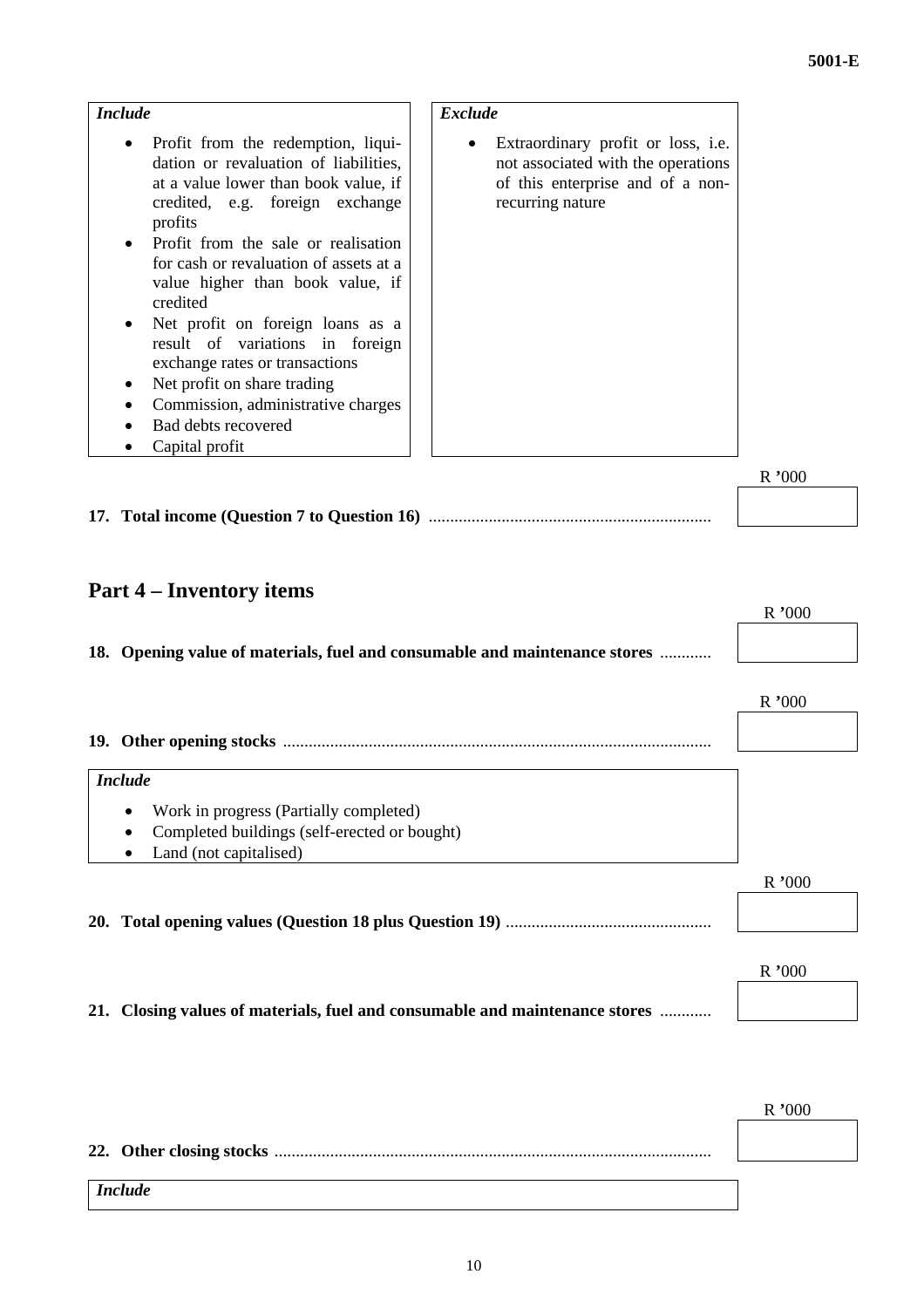- Work in progress
- Completed buildings (self-erected or bought)
- Land (not capitalised)

|  | R'000 |
|--|-------|
|  |       |
|  |       |

# **Part 5 – Expenditure items**

#### **24. Purchases and transfers-in of materials**

| <b>Exclude</b>                                                                                                                 |          |
|--------------------------------------------------------------------------------------------------------------------------------|----------|
| Subcontract and commission expenses<br>Motor vehicle running expenditure, including parts and fuel (include in Question<br>25) |          |
| Capitalised purchases of materials for capital work done by own employee                                                       |          |
|                                                                                                                                | $R$ ,000 |
|                                                                                                                                | R'000    |
|                                                                                                                                |          |
|                                                                                                                                | R '000   |
|                                                                                                                                | R'000    |
|                                                                                                                                |          |
|                                                                                                                                | R'000    |
|                                                                                                                                |          |
|                                                                                                                                | R'000    |
|                                                                                                                                |          |
| Iron, steel and other metal products (excluding electrical<br>materials and equipment):                                        |          |
|                                                                                                                                | R'000    |
|                                                                                                                                |          |
|                                                                                                                                | R '000   |
|                                                                                                                                |          |
|                                                                                                                                | R'000    |
|                                                                                                                                |          |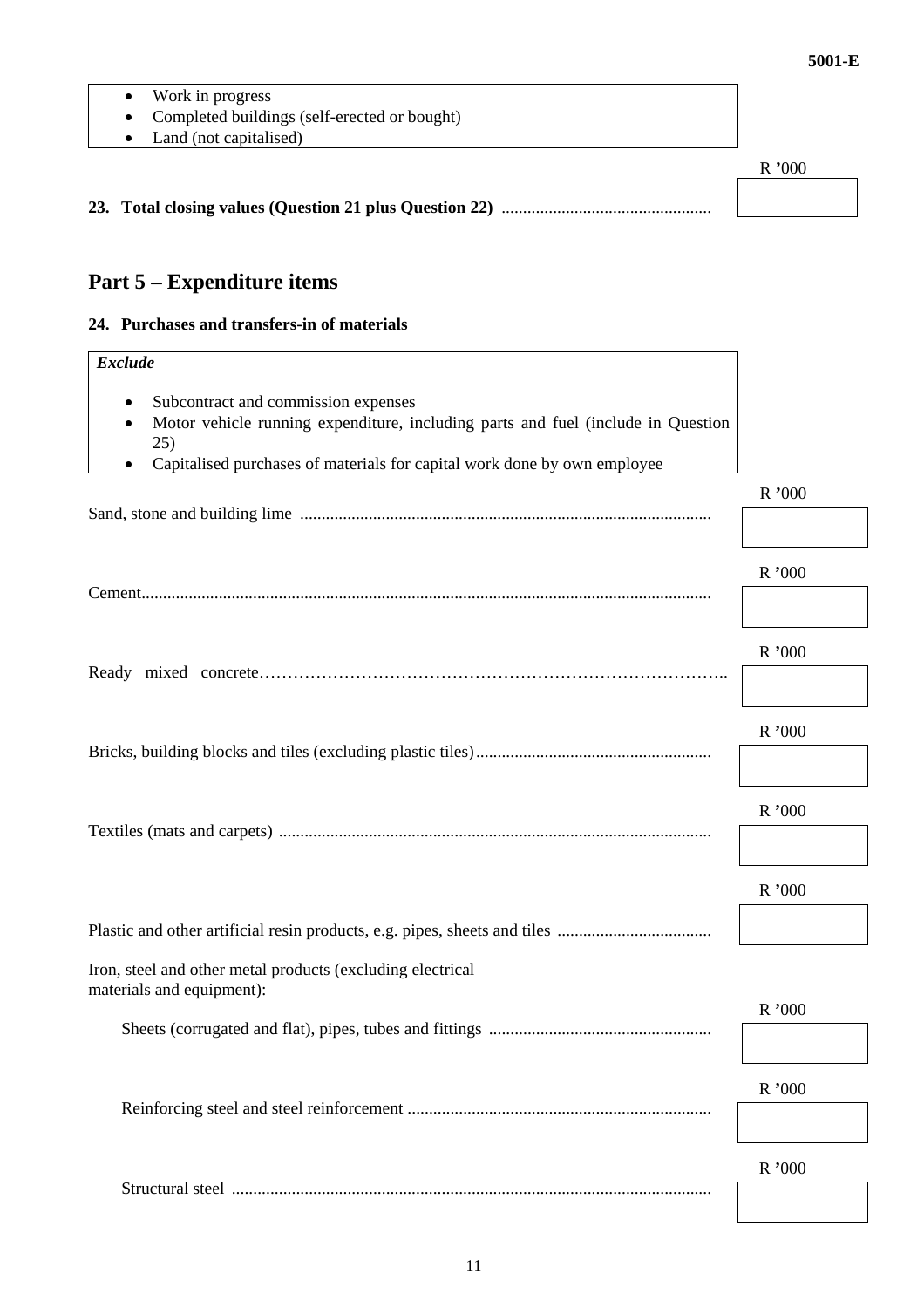|                                                                                           | R'000  |
|-------------------------------------------------------------------------------------------|--------|
|                                                                                           |        |
| Electrical materials and equipment:                                                       |        |
|                                                                                           | R'000  |
|                                                                                           |        |
|                                                                                           | R'000  |
|                                                                                           |        |
|                                                                                           |        |
|                                                                                           | R'000  |
|                                                                                           |        |
|                                                                                           | R'000  |
|                                                                                           |        |
|                                                                                           |        |
|                                                                                           | R'000  |
|                                                                                           |        |
|                                                                                           |        |
|                                                                                           | R'000  |
|                                                                                           |        |
|                                                                                           | R '000 |
| Prefabricated gypsum, cement, asbestos and earthenware products (beams, pipes, sheets and |        |
|                                                                                           |        |
|                                                                                           | R'000  |
|                                                                                           |        |
|                                                                                           | R'000  |
|                                                                                           |        |
| All other materials, including consumable and maintenance stores (specify any large       |        |
|                                                                                           |        |
|                                                                                           | R'000  |
|                                                                                           |        |
|                                                                                           | R'000  |
|                                                                                           |        |
|                                                                                           |        |
|                                                                                           | R'000  |
|                                                                                           |        |
|                                                                                           |        |
|                                                                                           | R'000  |
| 27. Total gross salaries and wages paid during the financial year                         |        |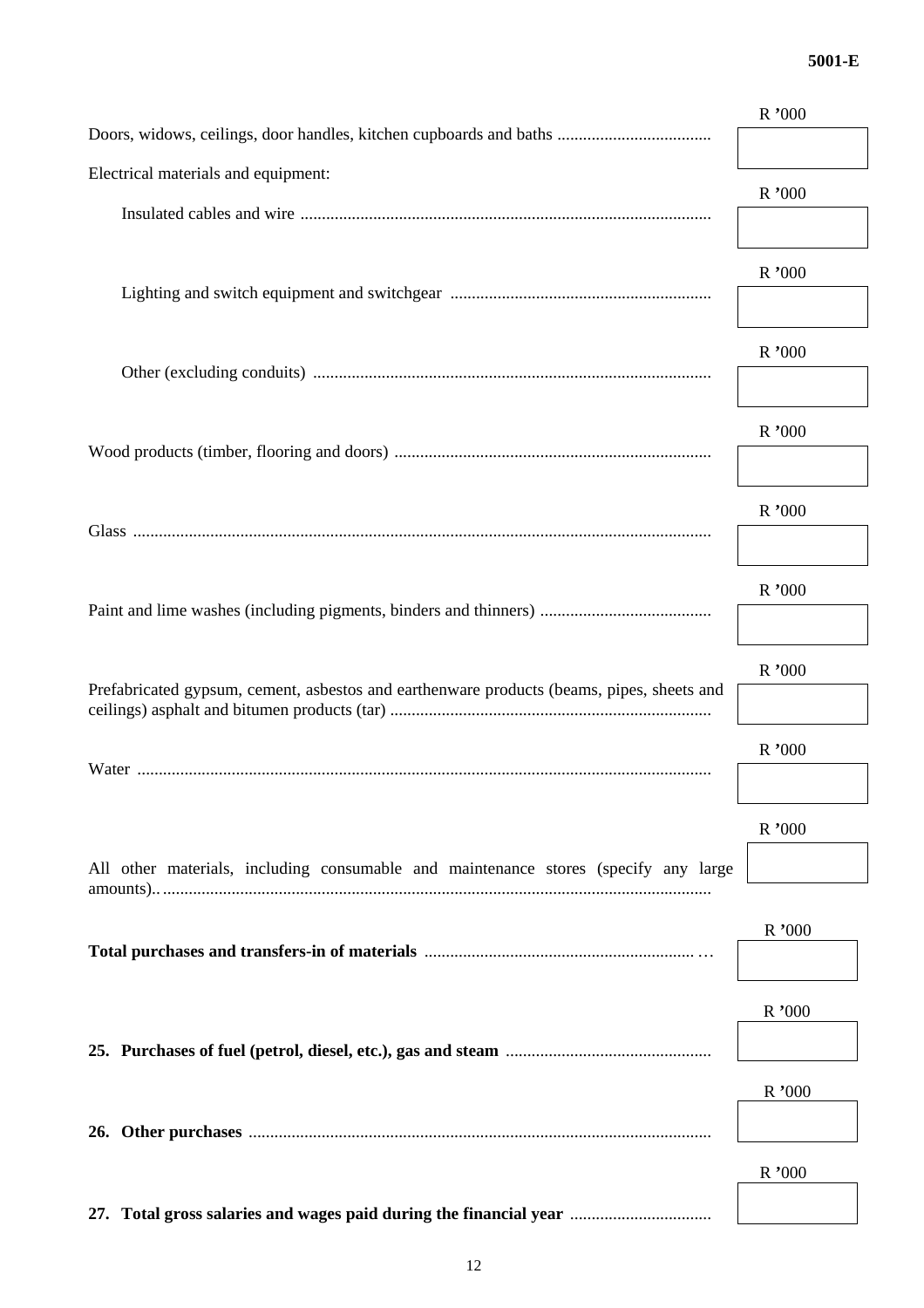#### *Definition*

• Gross salaries and wages are payments for ordinary-time, standard or agreed hours and overtime hours during the financial year for all permanent, temporary, casual, managerial and executive employers and employees, before taxation and other deductions

# *Include*

- Salaries and/or fees paid to directors, executives and managers
- Net entrepreneurial income to the labour input of the self-employed
- Commissions paid
- Employer's contribution to pension, provident, medical aid, sick pay and other funds, e.g. Unemployment Insurance Fund and the Commissioner's Compensation Fund
- Payments paid from South Africa to employers or employees based abroad
- Payments for all types of leave
- Incentive payments for piecework or profit-sharing schemes
- Fringe benefits paid in cash, e.g. housing, mortgage and rent subsidies, and transport and cell phone allowances
- Allowances and penalty payments
- Value of any salary sacrificed
- Bonuses
- Payments that were made during the reference period but relate to other pay periods, e.g. annual leave, thirteenth cheque and leave gratuity payments

## *Exclude*

- Payments to subcontractors and consultants who are selfemployed and not part of this enterprise
- Payments paid from abroad to employers or employees based in South Africa
- Severance, termination and redundancy payments
- Reimbursement of expenses, e.g. travel, entertainment, meals and other expenses
- The imputed value of fringe benefits
- Fringe benefits tax
- Entrepreneurial income to the labour input of the self-employed
- Employee stock options

| R'000 |
|-------|
|       |

**29. Interest paid** ..................................................................................................................

## *Include*

- Interest on bank loans
- Interest on loans made to this enterprise from related and unrelated

#### *Exclude*

- Other bank charges
- Capital repayments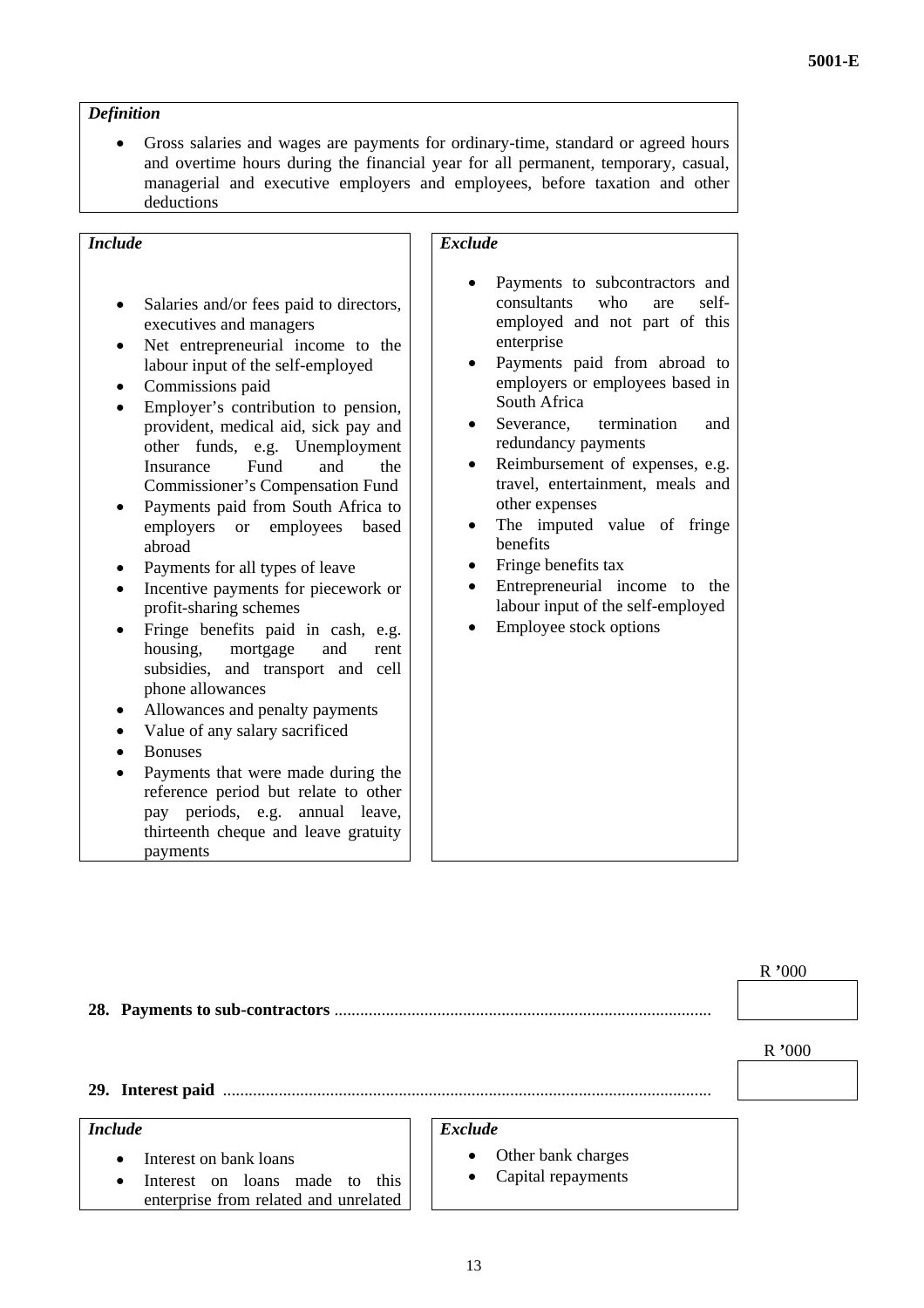#### enterprises

• Interest paid in respect of finance leases

• Interest paid on loans from partners

• Expenses associated with discounted bills

|                                                                                                                                                                                                                                | R '000 |
|--------------------------------------------------------------------------------------------------------------------------------------------------------------------------------------------------------------------------------|--------|
| 30. Depreciation provided for during the period covered by this questionnaire                                                                                                                                                  |        |
| <b>Note</b>                                                                                                                                                                                                                    |        |
| Report depreciation or provision for depreciation as recorded in your financial or<br>management accounts on all assets, such as buildings, machinery, equipment, office<br>equipment (including computers) and motor vehicles |        |
|                                                                                                                                                                                                                                | R'000  |
|                                                                                                                                                                                                                                |        |
|                                                                                                                                                                                                                                | R'000  |
| 32. Operational leasing and hiring of plant, machinery, equipment and vehicles                                                                                                                                                 |        |
|                                                                                                                                                                                                                                | R'000  |
| 33. Repair and maintenance expenditure in respect of construction equipment and                                                                                                                                                |        |
|                                                                                                                                                                                                                                | R'000  |
|                                                                                                                                                                                                                                |        |
|                                                                                                                                                                                                                                |        |
|                                                                                                                                                                                                                                | R'000  |
|                                                                                                                                                                                                                                |        |
|                                                                                                                                                                                                                                | R '000 |
|                                                                                                                                                                                                                                |        |
|                                                                                                                                                                                                                                | R'000  |
|                                                                                                                                                                                                                                |        |
|                                                                                                                                                                                                                                |        |
|                                                                                                                                                                                                                                | R'000  |
|                                                                                                                                                                                                                                |        |
|                                                                                                                                                                                                                                |        |
|                                                                                                                                                                                                                                | R'000  |
|                                                                                                                                                                                                                                |        |
|                                                                                                                                                                                                                                | R'000  |
|                                                                                                                                                                                                                                |        |

**40. Accommodation expenditure** .......................................................................................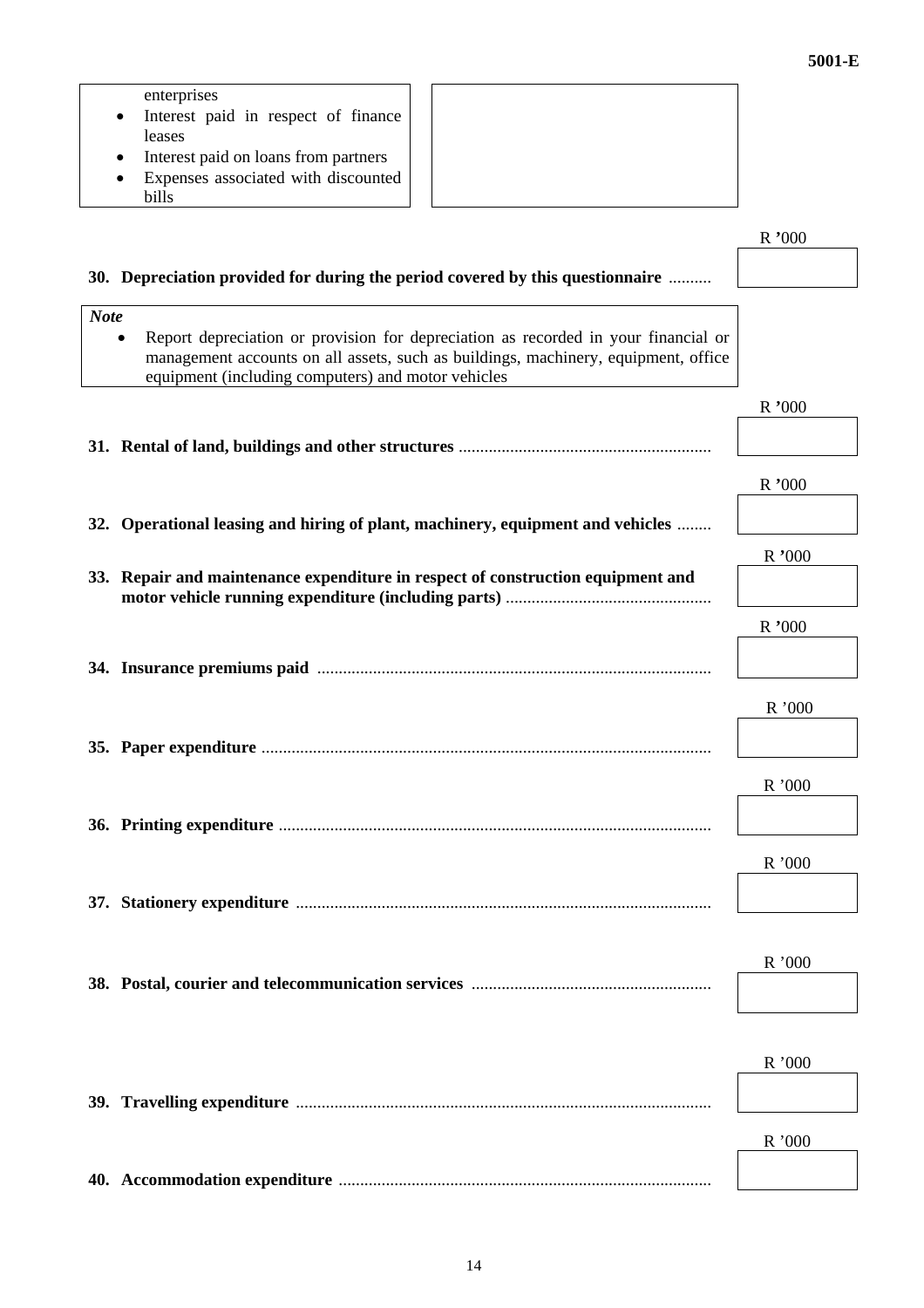|                                                                                                                       | R'000  |
|-----------------------------------------------------------------------------------------------------------------------|--------|
|                                                                                                                       |        |
|                                                                                                                       | R'000  |
| 42. Payments for water and electricity services (excluding property taxes)                                            |        |
|                                                                                                                       | R '000 |
|                                                                                                                       |        |
|                                                                                                                       | R'000  |
|                                                                                                                       |        |
|                                                                                                                       | R '000 |
|                                                                                                                       |        |
|                                                                                                                       | R'000  |
|                                                                                                                       |        |
|                                                                                                                       | R '000 |
|                                                                                                                       |        |
| <b>Include</b>                                                                                                        |        |
| Donations, bursaries and sponsorships                                                                                 |        |
| Payment to outside organisations for staff training                                                                   |        |
| Subcontract and commission expenses<br>Professional services, e.g. audit services, legal expenses and data processing |        |
| services                                                                                                              |        |
| Severance, termination and redundancy payments                                                                        |        |

**Specify the nature and amount of the two largest items included in 'Other expenditure'**  R '000

……………………………………………………………………………………………. ………………………………………………………………………………………………

**48. Total expenditure (Questions 24 to 47)** .......................................................................

15

# **Part 6 – Profit or loss before tax**

| 49. Net profit/loss before tax and dividends paid (Question 17 minus Question 20 plus |  |
|---------------------------------------------------------------------------------------|--|
|                                                                                       |  |

**50. Income tax paid or provided for during this financial year** ......................................

R '000

R **'**000

R '000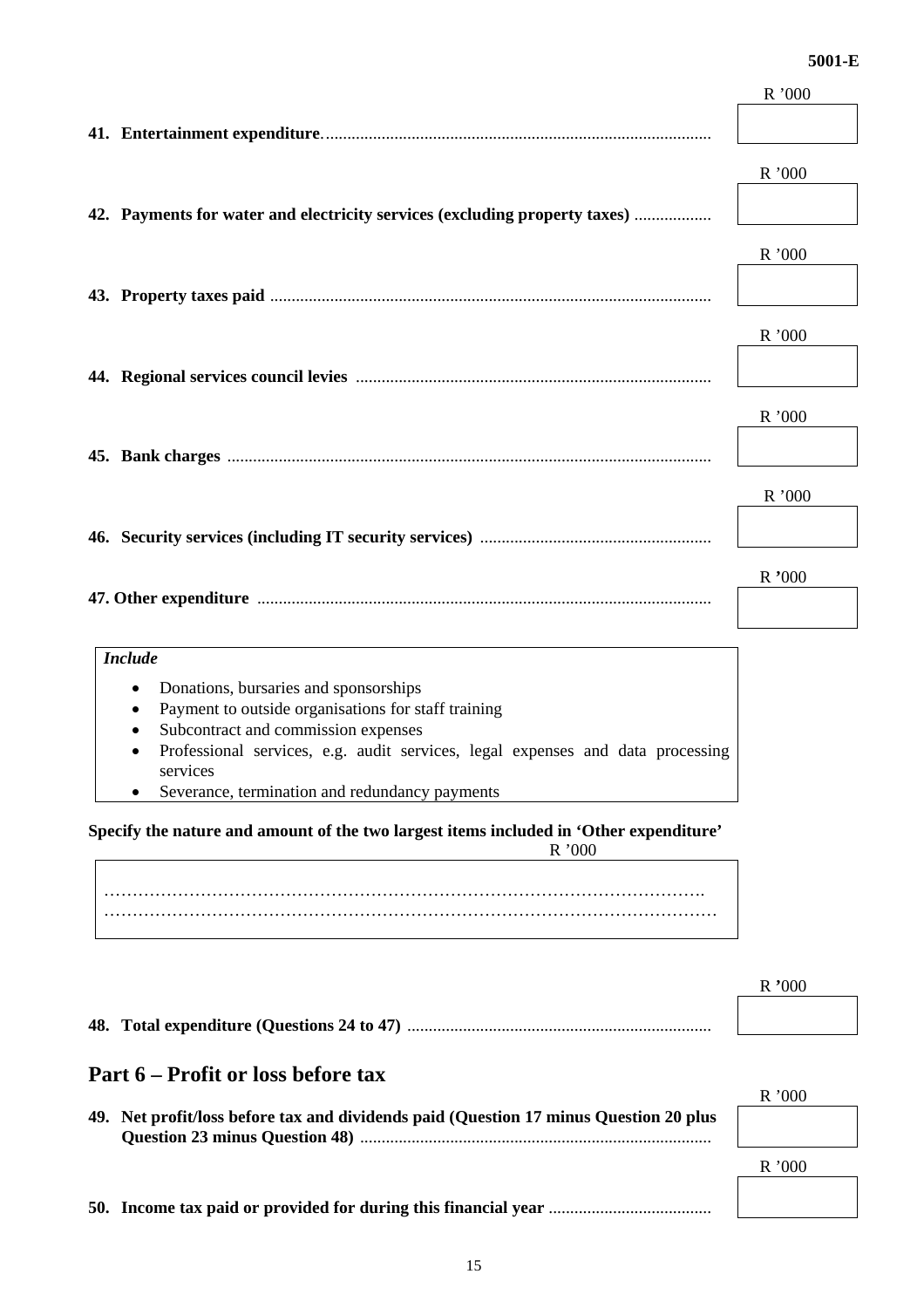|                                                                                      | R'000 |
|--------------------------------------------------------------------------------------|-------|
| 51. Cash dividends                                                                   |       |
|                                                                                      | R'000 |
| 52. Other dividends (capitalisation issues or scrip dividends/capitalisation shares) |       |
|                                                                                      | R'000 |
| 53. Total dividends paid or provided for during this financial year                  |       |

| 53. Total dividends paid or provided for during this financial year ……………………… |  |  |
|-------------------------------------------------------------------------------|--|--|
|                                                                               |  |  |

# **Part 7 – Assets and liabilities**

| <b>Note</b>                                                                                                                                      |       |
|--------------------------------------------------------------------------------------------------------------------------------------------------|-------|
| Report the total book value of assets and liabilities as at the end of the financial year                                                        |       |
|                                                                                                                                                  | R'000 |
|                                                                                                                                                  |       |
| <b>Exclude</b><br><b>Include</b>                                                                                                                 |       |
| Debtors, cash and other financial<br>Fixed assets and intangible assets<br>$\bullet$<br>(include in Question 55)<br>shares<br>Closing stock<br>٠ |       |
|                                                                                                                                                  | R'000 |
|                                                                                                                                                  |       |
| <b>Note</b>                                                                                                                                      |       |
| Fixed assets and intangible assets must correspond with Question $60$ , column (g) 1 to<br>9                                                     |       |
|                                                                                                                                                  | R'000 |
|                                                                                                                                                  |       |
|                                                                                                                                                  | R'000 |
|                                                                                                                                                  |       |
|                                                                                                                                                  | R'000 |
| 58. Long-term liabilities (excluding owners' equity or shareholders' funds)                                                                      |       |
|                                                                                                                                                  | R'000 |
|                                                                                                                                                  |       |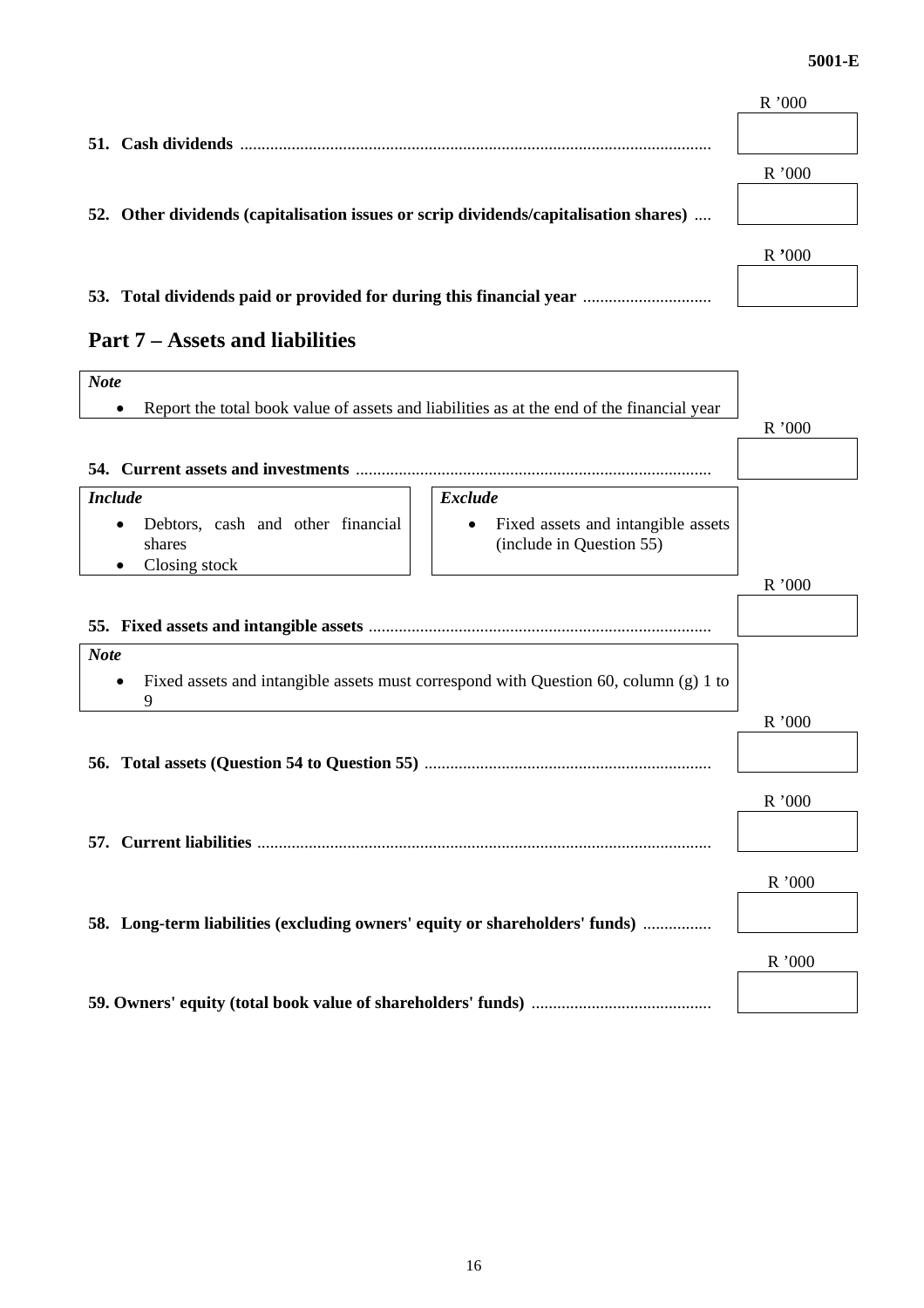┑

*Plus* 

# **Part 8 - Book value of assets and capital expenditure 60. Book value of assets and capital expenditure on fixed assets and intangible assets**

 $\sqrt{2}$ 

┑

#### *Notes*

 $\Gamma$ 

- The value of land and buildings must be shown separately and should be estimated, if necessary. (Exclude own private dwelling or living unit thereof.)
- Purchases of land and existing buildings and used plant, machinery and vehicles which were not imported, should be included in column (d)
- The value of used plant, machinery and vehicles imported by your enterprise or on your behalf, should be included in column (c)
- Major improvements, additions or extensions to fixed assets, machinery, transport equipment and structures, which improve their performances and increase their capacity or prolong their expected working lives, count as fixed capital formation and should be included in column (c)
- Intangible fixed assets are non-financial produced fixed assets that mainly consist of mineral exploration, computer software, entertainment, literary or artistic originals intended to be used for more than one year
- Intangible non-produced assets are assets that entitle their owners to engage in certain specific activities or to produce certain specific goods or services and to exclude other institutional units from doing so, except with the permission of the owner, e.g. patented entities or purchased goodwill

┑  $\mathsf{L}$ 

| Type of asset<br>(a)                                                           | Book value at<br>the beginning of<br>financial year<br>according to<br>balance sheet<br>(b)<br>R'000 | Capital expenditure on the erection<br>of new buildings and works;<br>additions to and alterations of<br>existing buildings and works; work<br>in progress capitalised; new plant<br>and machinery; used plant and<br>machinery if imported by you or on<br>your behalf (whether paid to outside<br>contractors or concerns or done by<br>your enterprise itself)<br>(c)<br>R'000 |
|--------------------------------------------------------------------------------|------------------------------------------------------------------------------------------------------|-----------------------------------------------------------------------------------------------------------------------------------------------------------------------------------------------------------------------------------------------------------------------------------------------------------------------------------------------------------------------------------|
|                                                                                |                                                                                                      |                                                                                                                                                                                                                                                                                                                                                                                   |
|                                                                                |                                                                                                      |                                                                                                                                                                                                                                                                                                                                                                                   |
| 3. Non-residential buildings                                                   |                                                                                                      |                                                                                                                                                                                                                                                                                                                                                                                   |
| 4. Construction works, roads                                                   |                                                                                                      |                                                                                                                                                                                                                                                                                                                                                                                   |
| 5. Computers and other IT                                                      |                                                                                                      |                                                                                                                                                                                                                                                                                                                                                                                   |
|                                                                                |                                                                                                      |                                                                                                                                                                                                                                                                                                                                                                                   |
| 7. Plant, machinery and other office                                           |                                                                                                      |                                                                                                                                                                                                                                                                                                                                                                                   |
| 8. Intangible fixed assets                                                     |                                                                                                      |                                                                                                                                                                                                                                                                                                                                                                                   |
| 8.1 Computer software                                                          |                                                                                                      |                                                                                                                                                                                                                                                                                                                                                                                   |
|                                                                                |                                                                                                      |                                                                                                                                                                                                                                                                                                                                                                                   |
| 9. Intangible<br>non-produced<br>assets<br>(goodwill, patented entities, etc.) |                                                                                                      |                                                                                                                                                                                                                                                                                                                                                                                   |
|                                                                                |                                                                                                      |                                                                                                                                                                                                                                                                                                                                                                                   |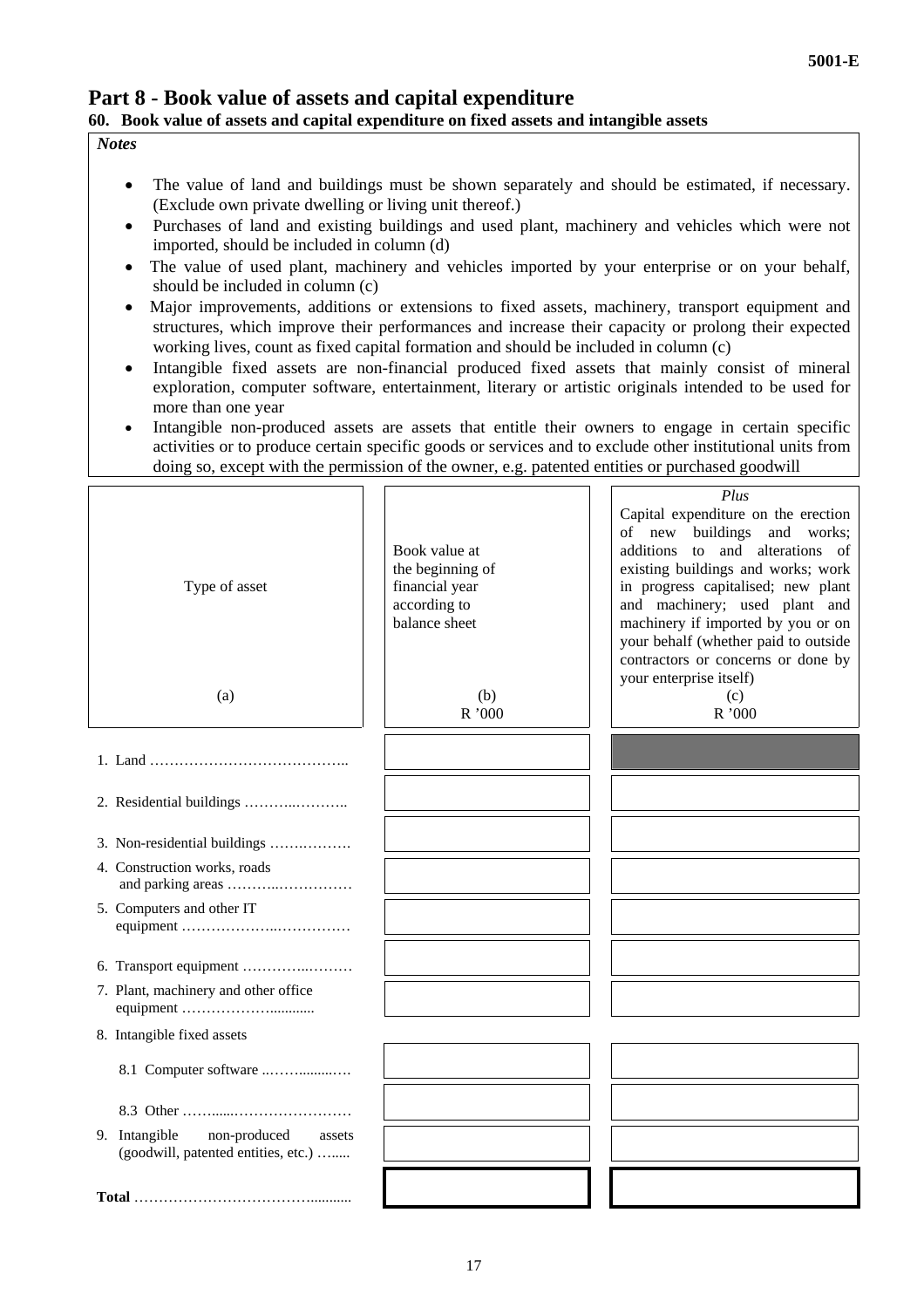| Plus                                                                                                                                                                                                                                                          | Plus or minus                                                                    | Minus                                                                                | Equals                                                                             |
|---------------------------------------------------------------------------------------------------------------------------------------------------------------------------------------------------------------------------------------------------------------|----------------------------------------------------------------------------------|--------------------------------------------------------------------------------------|------------------------------------------------------------------------------------|
| Capital expenditure on the<br>acquisition<br>$% \left( \left( \mathcal{A},\mathcal{A}\right) \right) =\left( \mathcal{A},\mathcal{A}\right)$ of<br>land;<br>existing<br>buildings<br>and<br>works; used plant,<br>machinery and vehicles;<br>and transfers-in | Sales of assets(-), and<br>revaluation and<br>other adjustments to<br>book value | Depreciation/amorti-<br>sation during the year<br>(not accumulative<br>depreciation) | Book value at<br>the end of the<br>financial year<br>according to<br>balance sheet |
| (d)<br>$\rm R$ '000                                                                                                                                                                                                                                           | (e)<br>$\rm R$ '000                                                              | (f)<br>$\mathrm{R}$ '000                                                             | (g)<br>${\bf R}$ '000                                                              |
|                                                                                                                                                                                                                                                               |                                                                                  |                                                                                      |                                                                                    |
|                                                                                                                                                                                                                                                               |                                                                                  |                                                                                      |                                                                                    |
|                                                                                                                                                                                                                                                               |                                                                                  |                                                                                      |                                                                                    |
|                                                                                                                                                                                                                                                               |                                                                                  |                                                                                      |                                                                                    |
|                                                                                                                                                                                                                                                               |                                                                                  |                                                                                      |                                                                                    |
|                                                                                                                                                                                                                                                               |                                                                                  |                                                                                      |                                                                                    |
|                                                                                                                                                                                                                                                               |                                                                                  |                                                                                      |                                                                                    |
|                                                                                                                                                                                                                                                               |                                                                                  |                                                                                      |                                                                                    |
|                                                                                                                                                                                                                                                               |                                                                                  |                                                                                      |                                                                                    |
|                                                                                                                                                                                                                                                               |                                                                                  |                                                                                      |                                                                                    |
|                                                                                                                                                                                                                                                               |                                                                                  |                                                                                      |                                                                                    |
|                                                                                                                                                                                                                                                               |                                                                                  |                                                                                      |                                                                                    |

**5001-E**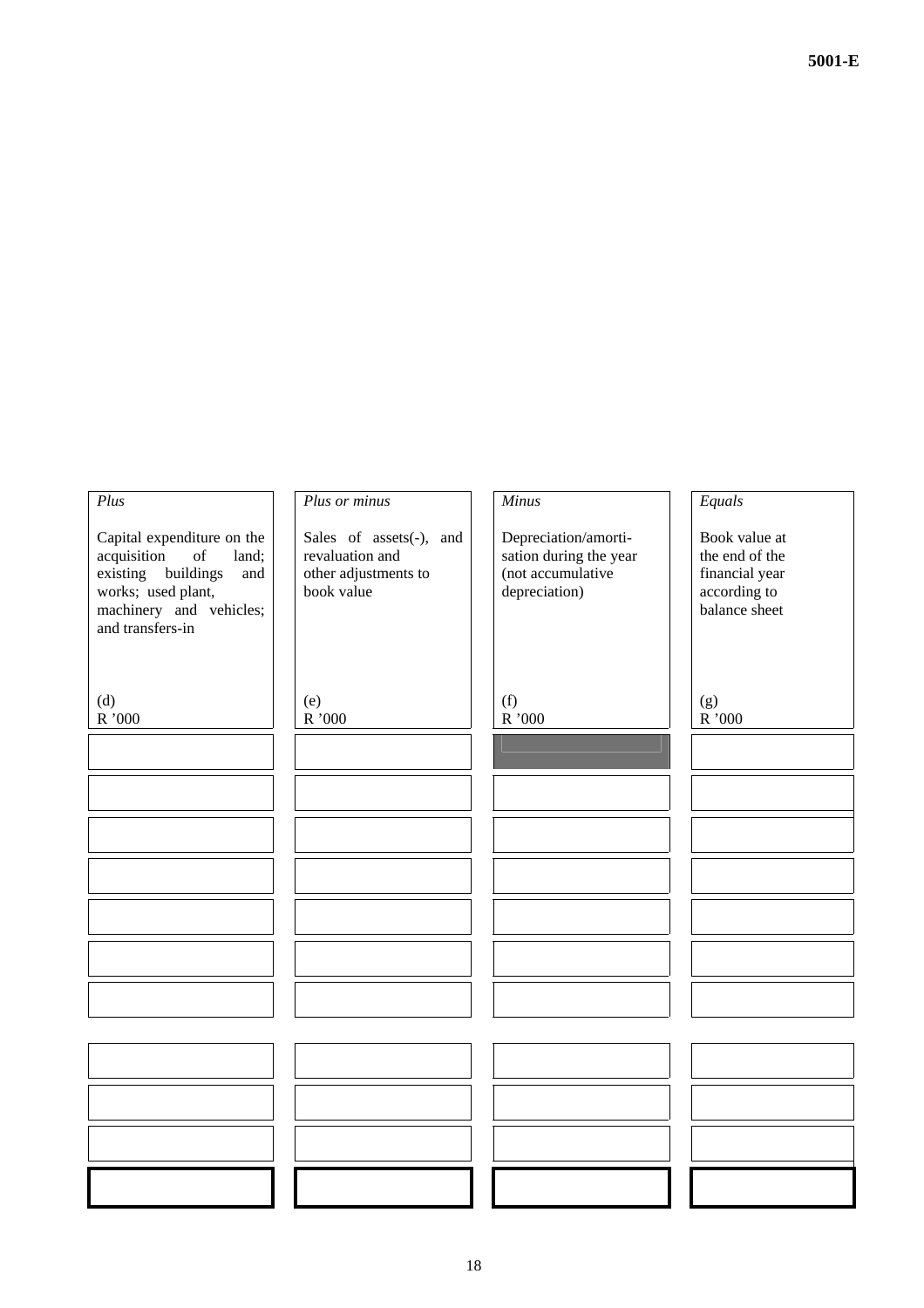# **Part 9 - Geographical distribution of the activities of this enterprise**

Number

- **61. How many branches does the enterprise have?** .........................................................
- **62. In the table on this and next page indicate the distribution of employment, salaries and wages, bonuses, grants, fringe benefits income and expenditure of this enterprise on a branch level and indicate in which town or city and province each branch is situated.** 
	- *Notes* 
		- Show the number of employees as on the last pay period of the reporting period to which this questionnaire relates
		- If exact figures are not available, provide estimates on a percentage basis
		- This part must be completed for all the branches of your enterprise. If your number of branches exceeds the space provided, please duplicate these two pages and attach them to the questionnaire

|      | Town or city        | Number<br>of<br>branches<br>per | Province | All employees          |                                                                                                             |                                      |
|------|---------------------|---------------------------------|----------|------------------------|-------------------------------------------------------------------------------------------------------------|--------------------------------------|
|      |                     |                                 |          | Number of<br>employees | Salaries and wages, bonuses, grants and<br>fringe benefits paid to employees during<br>the reporting period |                                      |
|      |                     | town<br><b>or</b><br>city       |          |                        | R '000<br><b>or</b>                                                                                         | % of total salaries<br>and wages etc |
|      | (a)                 | (b)                             | (c)      | (d)                    | (e)                                                                                                         | (f)                                  |
| e.g. | <b>Bloemfontein</b> | $\boldsymbol{l}$                | FS       | $\pmb{8}$              | 400                                                                                                         | 40                                   |
|      | <b>Pretoria</b>     | $\boldsymbol{l}$                | GP       | 12                     | 600                                                                                                         | 60                                   |
| 1.   |                     |                                 |          |                        |                                                                                                             |                                      |
| 2.   |                     |                                 |          |                        |                                                                                                             |                                      |
| 3.   |                     |                                 |          |                        |                                                                                                             |                                      |
| 4.   |                     |                                 |          |                        |                                                                                                             |                                      |
| 5.   |                     |                                 |          |                        |                                                                                                             |                                      |
| 6.   |                     |                                 |          |                        |                                                                                                             |                                      |
| 7.   |                     |                                 |          |                        |                                                                                                             |                                      |
| 8.   |                     |                                 |          |                        |                                                                                                             |                                      |
| 9.   |                     |                                 |          |                        |                                                                                                             |                                      |
| 10.  |                     |                                 |          |                        |                                                                                                             |                                      |
| 11.  |                     |                                 |          |                        |                                                                                                             |                                      |
| 12.  |                     |                                 |          |                        |                                                                                                             |                                      |